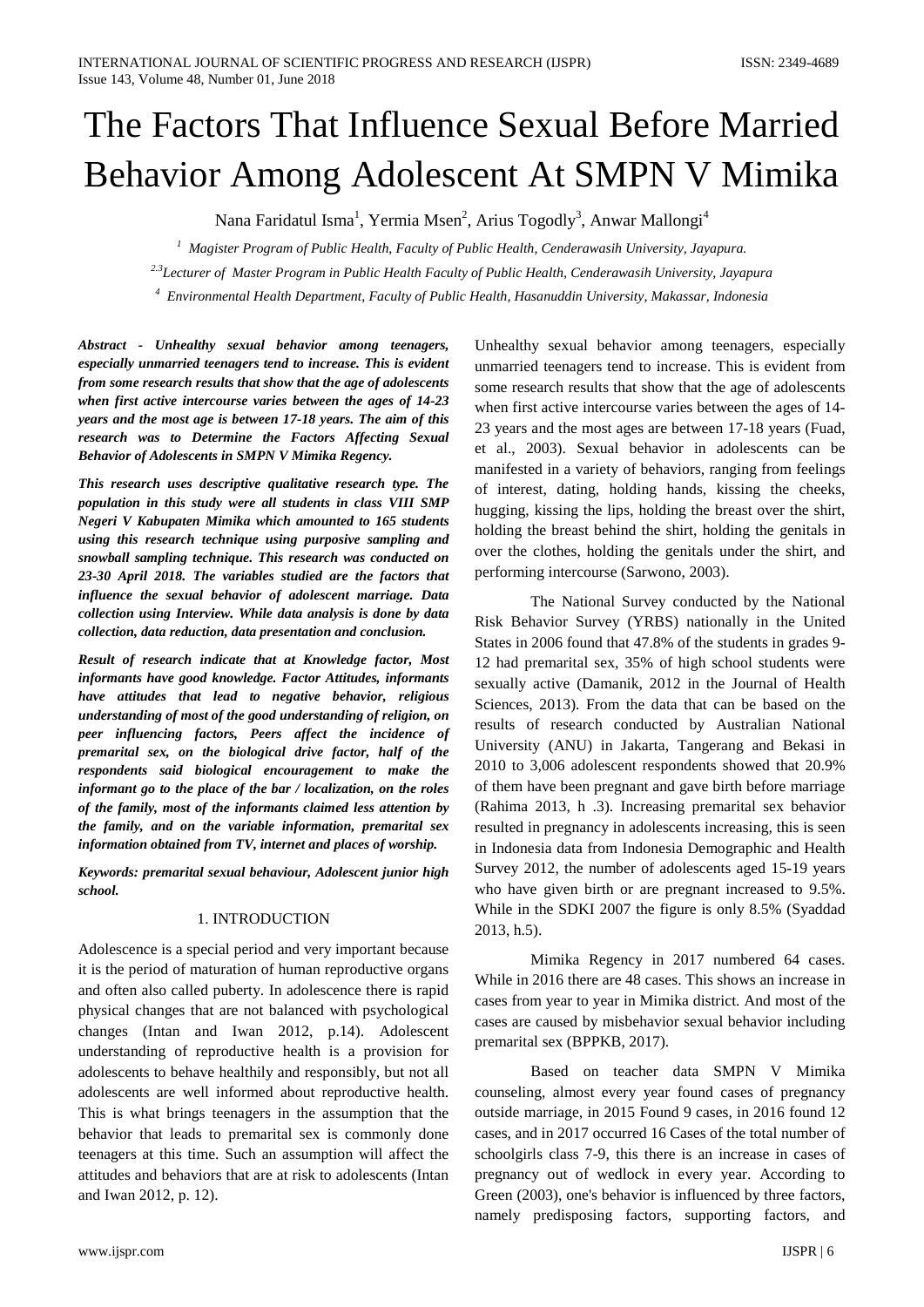driving factors. The results of Seotjiningsih (2006) showed that factors influencing premarital sex behavior are the relationship of parents, negative peer pressure, understanding of religion level (religiosity), and exposure of pornographic media have a significant influence, either directly or indirectly premarital sexual behavior of adolescents. Environmental factors that affect premarital sex behavior in adolescents include family factors. Teenagers who have had sexual intercourse before marriage are mostly from divorced or divorced families, families with multiple conflicts and divisions (Kinnaird, 2003). The relationship of adolescent parents, has direct and indirect influence with premarital sexual behavior of adolescents. The results of research conducted Soetjiningsih (2006) showed, the better the relationship of parents with their teenage children, the lower the premarital sexual behavior of adolescents. Factors affecting prenuptial sexual behavior in adolescents are highest among parents and adolescents, peer pressure, religious level understanding (religiosity), and exposure to pornographic media.

Based on the results of Idayanti (2002) research can be concluded that there is a very significant negative relationship between religiosity and sexual behavior of adolescents who are dating, where the higher the religiosity the lower the sexual behavior, and vice versa. Other factors affecting premarital sex behavior of adolescents are environmental factors such as VCDs, books, and pornographic films (Taufik, 2005). According Rohmahwati (2008) exposure to mass media, whether print (newspapers, magazines, pornographic books) or electronics (TV, VCD, Internet), have direct and indirect influence on teenagers to have premarital sexual intercourse. The importance of knowledge about reproductive health, adolescents need to get enough information, can be through mass media, counseling, or seminars on reproductive health, so as to know the things that should be done and avoided. By knowing about adolescent reproductive health properly,

teenagers can avoid the negative things that might be done by teenagers who do not have enough knowledge about reproductive health. Based on the above background, researchers are interested to examine Factors Affecting Sexual Behavior of Adolescents in SMPN V Mimika Regency

#### 2. RESEARCH METHODS

The type of this research is qualitative descriptive research. This research was conducted on 23 - 30April 2018. The population in this study were all students in class VIII SMP Negeri V Kabupaten Mimika which amounted to 165 students. This research use purposive sampling technique with sample which is taken informant student and student of Class VIII SMPN V Mimika. the source of data is human as informant, written source, place source and event. Informants consisted of 4 key informants and 1 person as supporting informant, principal. Data collection techniques used observation and in-depth interviews. In this research the validity of data used is triangulation technique. Data analysis starts from data collection, data reduction, data presentation and conclusion. Stages performed in the research, among others, the first with prefield stages, where this stage is done early observation, preparing observation guides, interview guides and model interview. Secondly, the stage of entering the field, in this stage the researchers consult with the parties who can provide information about the ready-only figures who can act as key informants. In this case data obtained and collected through observation, interview and documentation can be done more easily. The third is the post-field work stages, where all data obtained during the field is collected and the processing begins from editing the interview, observation, then clarifying, reducing the data so that arranged in groups that function to determine or can define a category.

## 3. RESULT AND DISCUSSION

### 3.1 INFORMAN CHARACTERISTICS

| NO.                     | <b>INFORMAN</b> | <b>UMUR</b> | <b>JENIS KELAMIN</b> | <b>SUKU</b> | AGAMA             |
|-------------------------|-----------------|-------------|----------------------|-------------|-------------------|
|                         | Informan 1      | 12 Tahun    | Perempuan            | Jawa        | Islam             |
|                         | Informan 2      | 13 Tahun    | Perempuan            | Papua       | Kristen Protestan |
| $\mathbf{\overline{3}}$ | Informan 3      | 13 Tahun    | Laki-laki            | Kei         | Kristen Protestan |
| $\overline{4}$          | Informan 4      | 13 Tahun    | Laki-laki            | Papua       | Kristen Katolik   |
|                         | Informan 5      | 57 Tahun    | Laki-laki            | Toraja      | Kristen Protestan |

Table 1 Description of informants in the study

From table 1, the characteristics of informants can be explained as follows, the average informant is between the ages of 12-13 years, where the informants are gender male 3 and 2 female. Judging from the tribe of half of the original ethnic informants sons of papua and a small part of the tribe, Toraja and Java, while viewed from the religion of some Christian informants and a small part of Islam.

3.2 Factor of knowledge about premarital sex

Table 2. Results of in-depth interviews on 4 informants about knowledge about adolescents

|  | No Informant Answers |                                             |
|--|----------------------|---------------------------------------------|
|  |                      | Informant 1 According to what I know on TV, |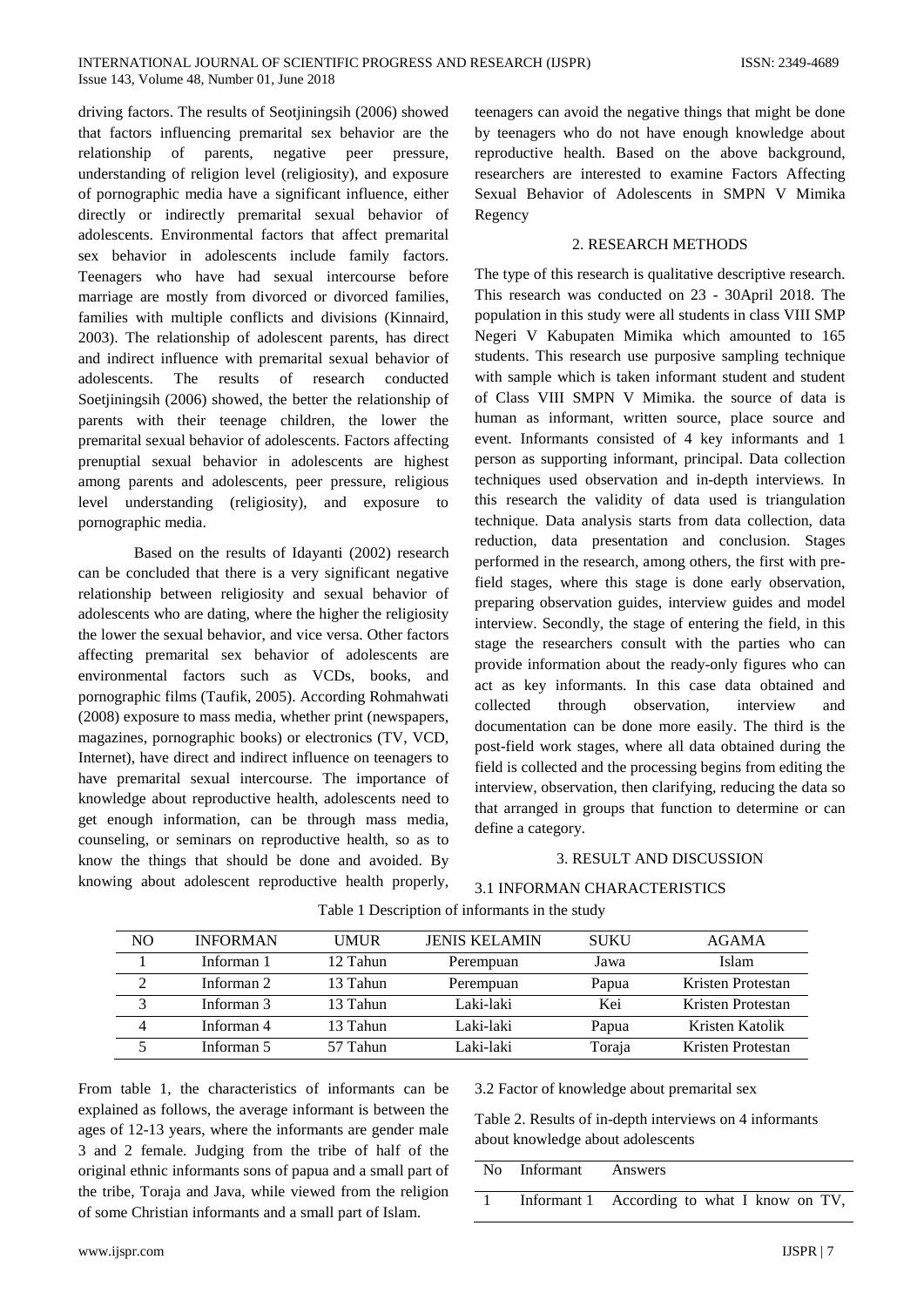|                             |             | premarital sex is an unmarried<br>relationship that is not legal and<br>should not be done as sex school<br>children do                                                                                            |   |        |
|-----------------------------|-------------|--------------------------------------------------------------------------------------------------------------------------------------------------------------------------------------------------------------------|---|--------|
| $\mathcal{D}_{\mathcal{L}}$ | Informant 2 | In my opinion, premarital sex is a<br>forbidden relationship and a sure sex<br>pre marriage may be done because it<br>makes pregnant women                                                                         |   |        |
| 3                           | Informant 3 | I do not know, because never heard<br>of                                                                                                                                                                           | 3 | Inform |
| 4                           | Informant 4 | I think premarital sex do touch the<br>body without marriage, often in love<br>at the time of worship in the church<br>but not heard good, essentially do the<br>relationship before there is a legally<br>wedlock |   |        |

From the table above, most informants understand and understand about premarital sex, but a small part of the informant does not understand about premarital sex prereading because never heard information about premarital sex. the opinion of the headmaster SMPN V Mimika Regency currently information about premarital sex is still rarely given in school

3.3 Attitudinal factors toward premarital sex behavior

Table 3. Results of in-depth interviews on 4 informants about attitude against premarital sex

| No | Informant   | Answer                                                                                                                                                                                                                                                                                                                                                                                                                                                                           |
|----|-------------|----------------------------------------------------------------------------------------------------------------------------------------------------------------------------------------------------------------------------------------------------------------------------------------------------------------------------------------------------------------------------------------------------------------------------------------------------------------------------------|
| 1  | Informant 1 | I am currently dating with me have a<br>classmate, usually dating at school<br>course, start this new class 8, because<br>just 2 monthly, if watching adult<br>movie never, for fear of sin, kiss the<br>fore once 1x, if kiss the lips never, no<br>handrails yes either, if no hugs, if<br>held or touched my girlfriend not<br>even, I never toys genitals or that<br>people say masturbation, if I do not<br>intercourse. I think<br>the<br>have<br>courtship may not be too |
| 2  | Informant 2 | Sa dating often, like with school<br>friends also never, 4x with my<br>boyfriend is the last, dating from 6th<br>grade elementary school, if dating<br>sometimes at school, friend's house,<br>adult movies ever also but together<br>friend, if the kiss on the cheek often,<br>the hug ever, the kiss of the lips ever                                                                                                                                                         |

too, it was already long, I forced girlfriend, if hand grip yes sometimes we go to school together, if genital toys not, if my boyfriend grope my breast never too but not until if the relationship. Never been invited but I was. I think the courtship may / only if not to the relationship, afraid of pregnancy ant 3 I ever dating but forget how many times, if start courting begin grade 7, dating at school, and at home, watching adult movies ever with

> friend ever, alone also ever, if kisses cheek often, hug also, lip kiss ever, if groping boyfriend my breast, had a 2x relationship at home boyfriend again so go to the girlfriend my house or sometimes I play alone with mine. According to the courtship it is

|   |             | okay                                    |
|---|-------------|-----------------------------------------|
| 4 | Informant 4 | I dating 2x with 1x classmates with     |
|   |             | 1x class sister, going out from class   |
|   |             | 7, going out at school, and at church,  |
|   |             | I have a boyfriend happened to be a     |
|   |             | church, watching adult movies, but      |
|   |             | also with friends at home, if the       |
|   |             | kisses cheek often, hugs same           |
|   |             | boyfriend ever, kiss the lips ever but  |
|   |             | i forget how many times, if hand        |
|   |             | grips yes too, if grope girlfriend ever |
|   |             | but not                                 |
|   |             | often, when I have intercourse never.   |

If I think the courtship is natural

From the table above, it shows that the whole informant is or is dating, all the usual informant is dating in school and a small number of dating informers in church or at friend's house, while in watching adult film, almost all informants have watched adult film either with friends or own while a small percentage never watch adult movies. All the informants claimed to have held hands, and kissed the forehead, but to kiss the lips only a large part whereas a small number of informants never if viewed from groping the sensitive parts most informants have done and a small informant for masturbation / masturbation some informants say never just a small part of the informant who ever, to have sexual intercourse most of the respondents never had sexual intercourse even though forced by a girlfriend, but a small part of the informant had been having sex outside the marriage. As for the opinion of the principal of SMPN V of Mimika Regency, that the principal admits that every year there are always students who drop out due to the impact of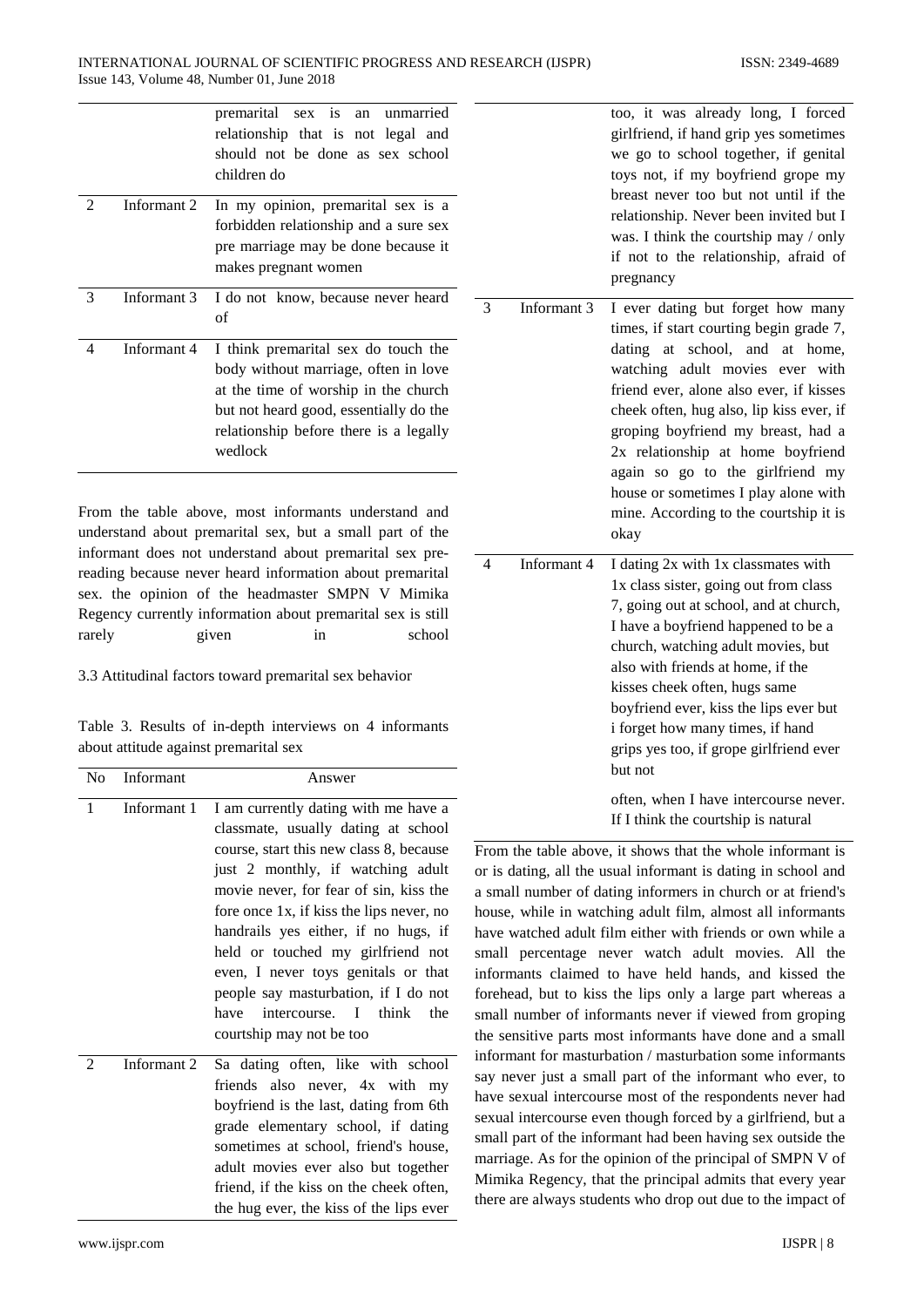## INTERNATIONAL JOURNAL OF SCIENTIFIC PROGRESS AND RESEARCH (IJSPR) ISSN: 2349-4689 Issue 143, Volume 48, Number 01, June 2018

premarital sex, and the incidence of pregnancy out of wedlock increases in each year.

3.4 Religious-level Understanding Factor

Table 4 results of in-depth interviews of 4 informants on understanding the level of religion

| N <sub>0</sub> | Informan   | Answer                                                                                                                                                                                                                                                                  |
|----------------|------------|-------------------------------------------------------------------------------------------------------------------------------------------------------------------------------------------------------------------------------------------------------------------------|
| 1              | Informan 1 | In religion not allowed to do marital<br>relationship<br>of<br>because<br>sin.<br>premarital sex from religion baseball<br>allowed because it is not legitimate<br>also important diligent diligently just<br>worship and do not mix with men,<br>hear the same old man |
| 2              | Informan 2 | In religion should not be free sex<br>because the religion is forbidden<br>because if for example we want so so<br>must be legit first could not directly<br>direct must be husband and wife first                                                                      |
| 3              | Informan 3 | I do not understand also, because I<br>rarely also worship in the church, sa<br>pu church far away from my house<br>cŀ                                                                                                                                                  |
| 4              | Informan 4 | sa pernah dengar di gereja dijelaskan<br>cc<br>kalau kita belum menikah belum<br>cŀ<br>boleh melakukan hubungan badan<br>op<br>diluar nikah karena dosa besar, nanti<br>fe<br>anak orang bisa hamil dan bisa putus<br>cŀ<br>sekolah<br>by                               |

From the table above, most informants agree that premarital sex is not allowed by religion and know the consequences of premarital sex while some informants say they do not understand because they rarely worship. Opinions from the Principal SMPN V Mimika District, activities such as worship together or it leads to religious activities or religious speeches almost never done.

### 3.4 Peer influence factors

Table 5 results of in-depth interviews on 4 informants on peer influence

| No Informan | Answer                                      |  |  |
|-------------|---------------------------------------------|--|--|
|             | Informan 1 If I think we should be smart to |  |  |
|             | choose a friend, because the father         |  |  |
|             | and mama said that if one gets along        |  |  |
|             | will not be good, the ideals can not be     |  |  |
|             | a lazy child and value down, if             |  |  |
|             | invited friends to go home the night        |  |  |

so never. Taking place like a bar also never

| 2 | Informan 2 | If I make a friends with anyone that is<br>important dong can make<br>me<br>malicious and always there I need, so<br>we many friends too, so many who<br>help so, if invited friends go street<br>fitting night only my papa because<br>tomorrow holiday school, invited to<br>the bar ever 1x only |
|---|------------|-----------------------------------------------------------------------------------------------------------------------------------------------------------------------------------------------------------------------------------------------------------------------------------------------------|
| 3 | Informan 3 | I make friends with anyone as long as<br>comfortable, if coming home often<br>night with our regular friends<br>hanging out in <i>angkringan</i><br>until<br>midnight sometimes friends take<br>suction glue fox.                                                                                   |
| 4 | Informan 4 | I make friends also select friends, the<br>important make kind of body, invite<br>strange weird I want it, if invited to<br>go home night also not important first<br>permit to father mama, if take to the<br>bar or to km 10 ever                                                                 |

From the table above, most informants do not noose to choose a friend in hanging out, and usually often ome home late at night but a small number of informants hoose friends to hang out and never come home late, the opinion of the Headmaster said that the influence of friends felt influential because during this case found that the nildren affected by the case in the sense of being handled by the teacher BK because of their juvenile delinquency is a friend sex genk that if always together.

3.4 Biological factors of encouragement

Table 6. Interviews of 4 informants on biological impulse

| No | Informan   | Answer                                                                                                                                                                                                       |
|----|------------|--------------------------------------------------------------------------------------------------------------------------------------------------------------------------------------------------------------|
| 1  | Informan 1 | I never go to bars or nightclubs like<br>dolphins or Losari, have been to 10<br>miles but do not go to such a place<br>but just pass it                                                                      |
| 2  | Informan 2 | If you go to the bar once 1x only, that<br>time my friend invites to go to losari<br>but there only drink coca cola just run<br>it home because I never resistance<br>cigarette smell                        |
| 3  | Informan 3 | If in the bar kind of losari never, but<br>if at km 10 I have 2x ever, friend<br>invite, there I met aunt and have paid<br>150 thousand to play with <i>mba mba</i><br>in there, if now never again, because |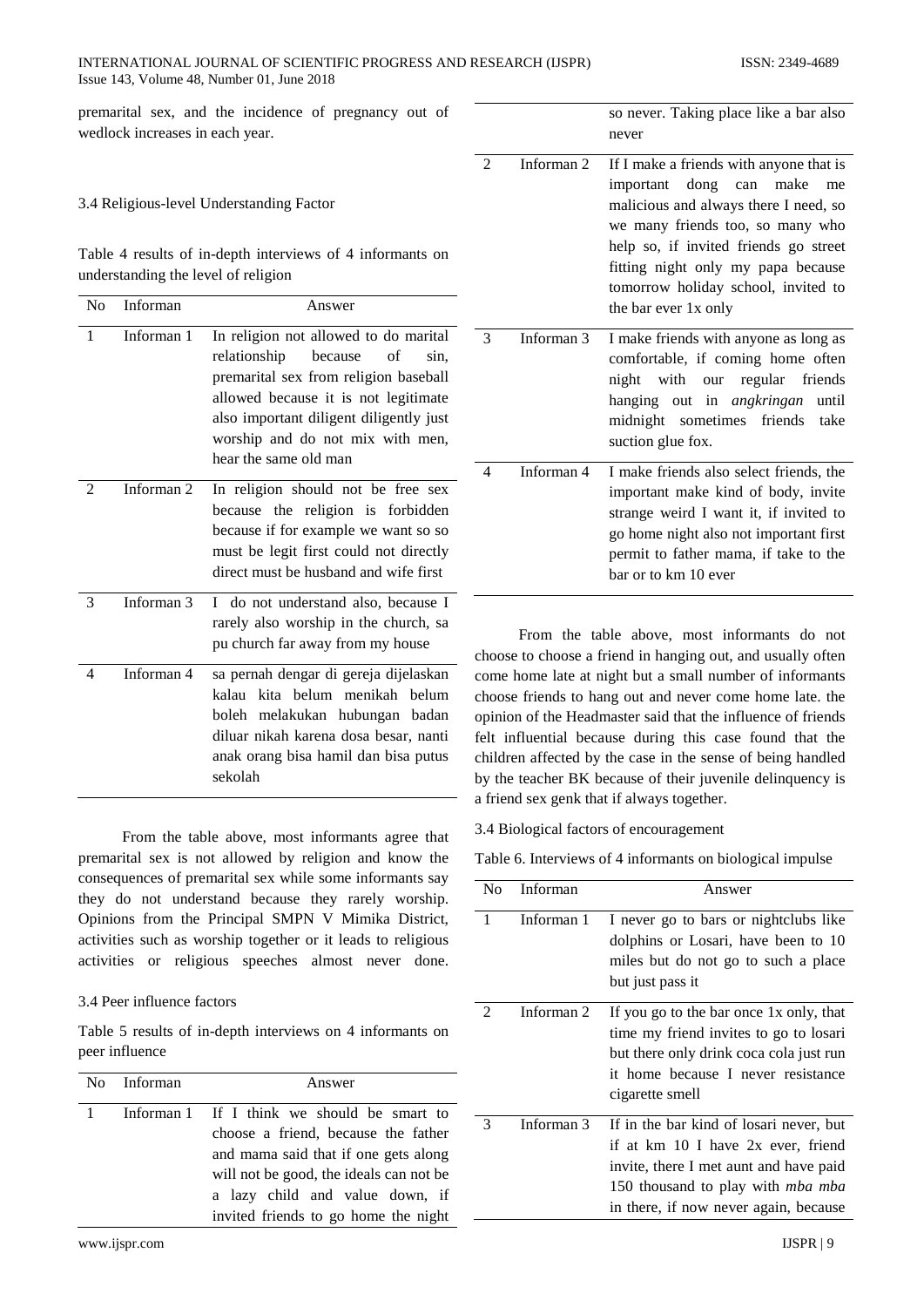|   | I have boyfriend                                                                                                             |
|---|------------------------------------------------------------------------------------------------------------------------------|
| 4 | Informan 4 In the bar never, if to place $km 10$ ,<br>ever but just passing it, my family<br>there so be aunt who have kiosk |

From the table above, half of the respondents said they never went to a bar or localization place and half of the informants had been to the bar / place according to the opinion of the principal SMPN V Mimika Regency during this case the most widely encountered is found BF video in student hp on when there is a sudden school confiscation but after doing this research the new school knows if there are students who have gone to WTS localization and have premarital sex in the place.

### 3.4 Factors Family role

Table 7. Results of in-depth interviews on family roles to 4 informants about family roles

| N <sub>0</sub> | Informan              | Answer                                                                                                                                                                            |
|----------------|-----------------------|-----------------------------------------------------------------------------------------------------------------------------------------------------------------------------------|
| 1              | Informan 1            | If I am from whole family, mama,<br>father is there and mama father<br>always control when going night<br>called home<br>always<br>quickly<br>exhausted must already have at home |
| $\mathfrak{D}$ | Informan <sub>2</sub> | If father and mama divorced, father,<br>marriage again, mama married again,<br>now I join the father sometimes<br>asked, sometimes not, depending on<br>who I go                  |
| 3              | Informan 3            | If father and mama are separated<br>from grade 6, so now come mama<br>with stepfather, so it's up to me mo<br>make what                                                           |
| 4              | Informan 4            | If you do not exist, so you are the<br>same father continued, usually go but<br>the permit also but still in search<br>sometimes also not                                         |

From the table above, half of the respondents said they came from broken home and divorced families, while a small proportion of respondents admitted to intact families and parents were always in control and attention when she left with friends. According to the principal is so far the case concerning juvenile delinquency or the impact of premarital sex occurs in students or students who have a family background divorced or broken home so that the lack of control of parents in children so juvenile delinquency often occur.

www.ijspr.com IJSPR | 10 3.4 Factors Sources of information about premarital sex

|         |  | Table 4.7 results of in-depth interviews on information |  |
|---------|--|---------------------------------------------------------|--|
| sources |  |                                                         |  |

| N <sub>0</sub> | Informan              | Answer                                                                                                                                                                                                                                                                                                                                                                                                                                                                            |
|----------------|-----------------------|-----------------------------------------------------------------------------------------------------------------------------------------------------------------------------------------------------------------------------------------------------------------------------------------------------------------------------------------------------------------------------------------------------------------------------------------------------------------------------------|
| 1              | Informan 1            | I know about premarital sex from<br>PILA organization, so PILA it from<br>YAPPEDA from AIDS commission<br>continues to continue YAPPEDA<br>that makes the leader<br>continue<br>YAPPEDA is what most of the many<br>teenagers who have sex pre marriage<br>then make PILA for young children<br>know if this is what<br>keeping<br>reproductive health is important and<br>pre-marital<br>not<br>sex.<br>SO <sub>1</sub><br>sex<br>information about pre marriage is<br>important |
| 2              | Informan <sub>2</sub> | I've heard the info on TV, internet the<br>same lecture in church, I think that<br>information is important also let us<br>keep ourselves so                                                                                                                                                                                                                                                                                                                                      |
| 3              | Informan <sub>3</sub> | Do not understand, never too, I do not<br>know also, because never heard so                                                                                                                                                                                                                                                                                                                                                                                                       |
| 4              | Informan 4            | If I have ever heard from a church<br>lecture but it has been a long time<br>since I've forgotten, I think it's<br>important too                                                                                                                                                                                                                                                                                                                                                  |

From the table above, most have been informed about premarital sex and said the information is important and only a small part of the informants who say it is not important because they do not know premarital sex is what. The principal says that pre-marital sex information is obtained from students mostly from outside the school, such as organizations, church lectures or television and internet media, so that the headmaster's principal will work with BK teachers will more often provide information on the impact of Premarital Sex.

## 4. DISCUSSION

### 4.1 Knowledge factors

In this study, most informants understand and understand about premarital sex, premarital sex is done before a legitimate marriage bond. However, a small percentage of informants did not understand about premarital sex prereading because they never heard information about premarital sex. knowledge about premarital sex should be given early to prevent premarital sex behavior that is bad for the future of adolescents. According to Syafrudin (2008), half knowledge is more dangerous than not knowing at all.

4.2 Attitudinal factors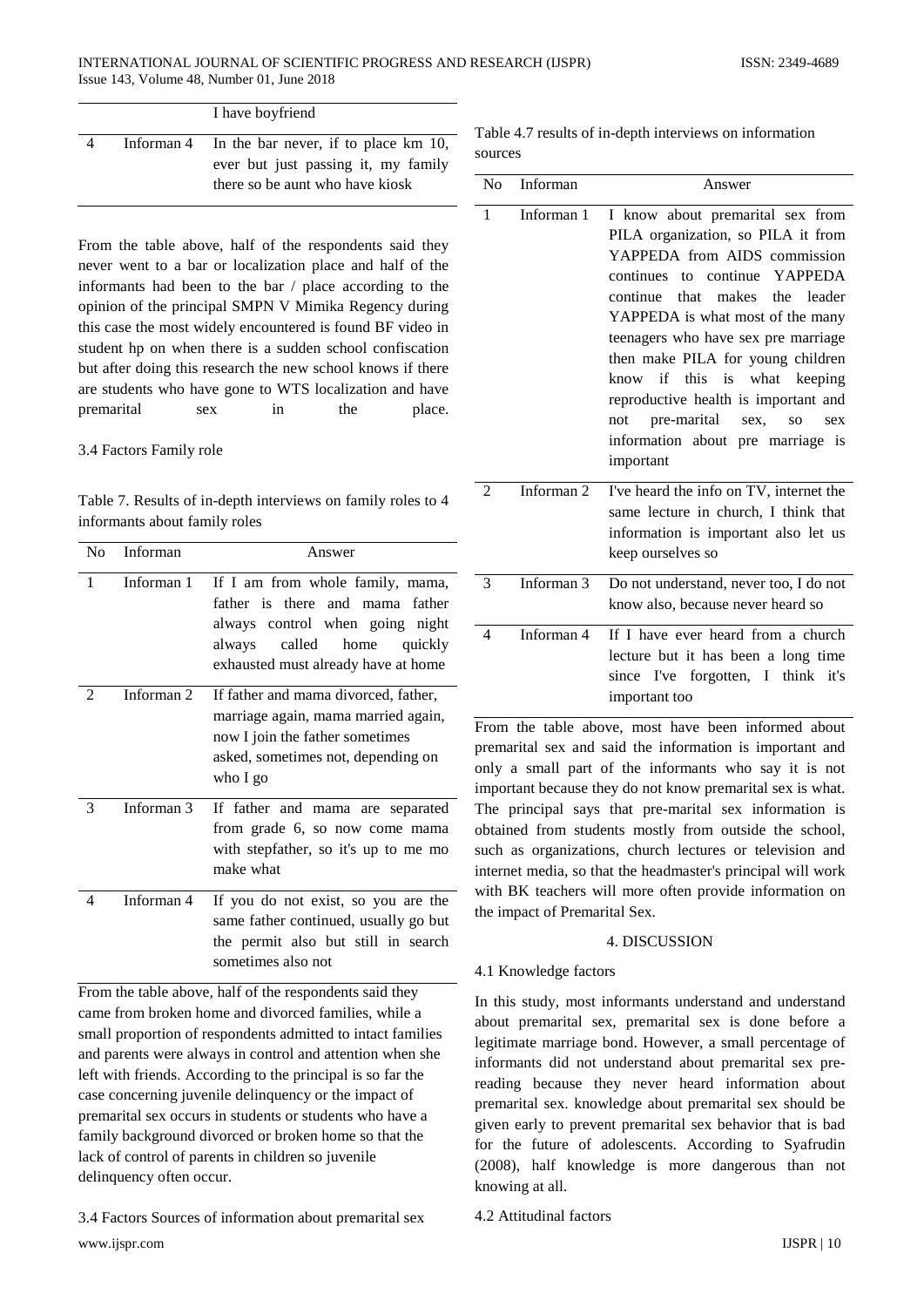In this study, the result shows that all informants have been or are dating whole ordinary informant in school and a few informant dating in church or at friend's house while in watching adult film, almost all informants have watched adult film either with friends or own while some small never watch adult movies. All informants claimed to have held hands, and kissed forehead, but to kiss the lips only a large part whereas a small number of informants never, when viewed from groping sensitive parts most informants have done and a small part not for masturbation / masturbation some informants say never only a small part of the informant who ever to have sexual intercourse most of the respondents never had sexual intercourse even though forced by a girlfriend but a small number of informants have had sex outside of marriage Which means the attitude of informants tend to be negative because most have led to premarital sex such as dating, kissing, hugging, holding the slipper area of the girlfriend even until there is a relationship with the boyfriend. attitude is a certain order in terms of feeling (affection), thinking (cognition), and predisposing a person's actions (conation) to one aspect in the surrounding environment ", as well as the theory put forward by LaPierre (in Azwar, 2012).

#### 4.3 Religious level understanding factor

In this study obtained the results that most informants agree that premarital sex is not allowed by religion and know the consequences of premarital sex while a few informants say not understand because it rarely worship. According to researchers the understanding of religion on premarital sexual behavior is very important because religion is the main bulwark or basic teachings to do good and bad. A good religious understanding will foster good behavior. Adolescents need good problem-solving skills, so adolescents are able to solve their problems effectively. Parents need to provide material stock, intellectual form of formal education, as well as spiritual provision in the form of religious education for adolescents.

### 4.4 Peer factors

According to research that has been done most informants do not choose choosing friends in hang out, and usually often come home late at night but a few informants choose friends to get along and never go home night from premarital sex for choosing the wrong friend. This is in accordance with the theory put forward by (Dewi, 2012) who argues that peers are a reinforcing factor against the formation of adolescent behavior, including sexual behavior.

#### 4.5 Sexually motivated factors

In this study showed that half of the respondents said they never went to a bar or localization place and half of the informants had been to the bar location One of the things that make teenagers have high sex drive is coming from

themselves. Curiosity and curiosity it is natural to appear in every teenager. But unfortunately, the following curiosity is channeled in the wrong way, which is channeled with deviant sexual behavior. Hormonal changes that increase adolescent sexual desire.

#### 4.6 Family role factors

In this study, showed half of the respondents said they came from broken home and divorced families, while a small proportion of respondents admitted to intact families. Parents can build relationships and support systems as teenagers explore a wider and more complex social world. Harmonious parent relationships will foster an optimum emotional life against the development of teenage personalities and vice versa, parents who often quarrel will hamper communication within the family, and teenagers will run away from the family. Incomplete families such as divorce, death, and families with less economic circumstances can affect the development of teenage psyche.

#### 4.7 Factors of information sources

In this study, most have been informed about premarital sex through organizations, TVs and places of worship but a small proportion of informants who say it is not important because they do not know premarital sex is what. Teenagers often feel that their parents refuse to talk about reproductive health issues so they then look for alternative sources of information such as friends or mass media (Syafrudin, 2008).

# 5. CONCLUSION

From knowledge factor most of informant knowledge is good, only a small part of informant who do not understand about premarital sex preface but their knowledge can still be minimal, from attitude factor, attitude of informant tend to negative because most have lead to premarital sex like dating, kissing, hugging, holding the boyfriend's area even until there is a relationship with the boyfriend. From the factor of understanding the level of religion Most of the understanding of religious level of the informant is good. Only a small number of informants who say do not understand because rarely worship of the Peer Influence Factor Peers are very influential on premarital sex prejudice because in the case of teenage wear, adolescent cases involved is the same with genk unit of Sexual Impulse Factors Sexual influences affect the incidence of premarital sex , from family factors From the research results of premarital sex occurrence usually background of broken home family or divorce from Factor of Information Most informant never get information about premarital sex from organizations like YAPPEDA, TV, Internet and places of worship only a small part of informants who say do not know premarital sex is what. It is expected that health workers can collaborate with BPPKB (Women's